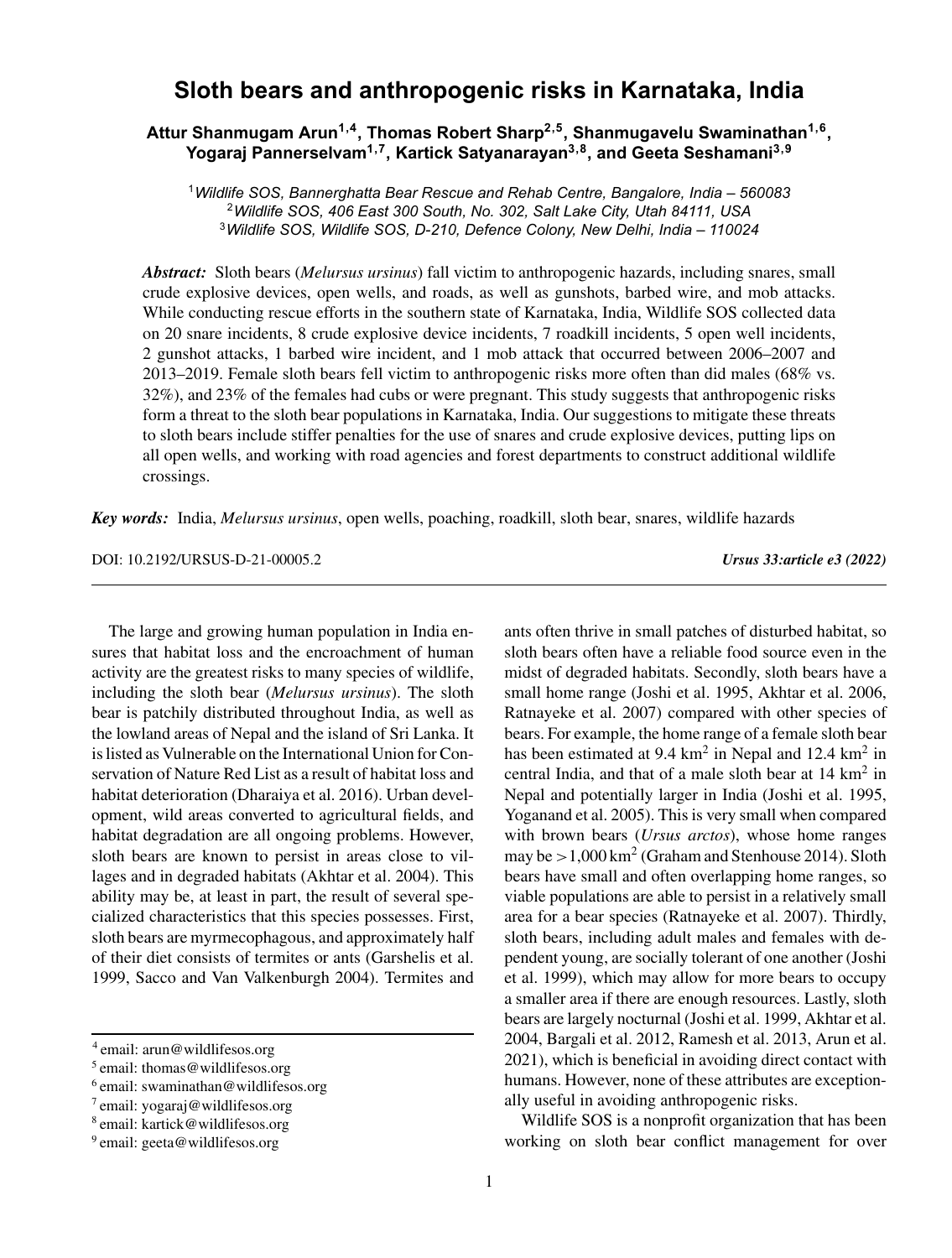

**Fig. 1. Location of Karnataka, India, where Wildlife SOS collected data on anthropogenic incidents involving sloth bears (***Melursus ursinus***) that occurred between 2006–2007 and 2013–2019.**

25 years. An agreement between the Karnataka Forest Department and Wildlife SOS began with the establishment of a life-time sloth bear care facility in 2005, primarily organized for the rescue and rehabilitation of sloth bears saved from the dancing bear practice. In addition to the captive bear facility, the Karnataka Forest Department entered into an agreement with Wildlife SOS that enabled Wildlife SOS to assist the forest department in the rescue of conflict wild animals within the state. For  $>15$  years, Wildlife SOS has been working in the state of Karnataka rescuing sloth bears from human hazards and documenting these risks. This paper reports on sloth bears that fell victim to anthropogenic hazards between 2006–2007 and 2013–2019. These hazards include snares, crude explosive devices, open wells, roadways, gunshots, barbed wire, and mob attacks.

## **Study area**

The state of Karnataka is very biodiverse, with  $>12\%$ of the state forested. Karnataka has 3 predominant geographic zones: a coastal region bordered by the Arabian Sea, a hilly region comprising the Western Ghats, and the plains and rocky scrub jungle of the Deccan Plateau (Fig. 1). Sloth bear habitats in Karnataka are considered to be some of the highest quality remaining habitat for the species (Puri et al. 2015). The Western Ghats habitat is largely covered by moist broadleaf forests and is considered one of the world's biodiversity hotspots. The Deccan Plateau and surrounding areas of eastern Karnataka are largely covered by agricultural lands interspersed with protected patches of wilderness. These preserved forests are generally composed of scrub jungles (*Acacia* spp., *Albizzia* spp.,*Cassia* spp., and *Ziziphus*spp.) interspersed with boulders and caves. These areas remain unaltered, largely owing to their ruggedness, which makes them unsuitable for agriculture. As these wilderness areas diminished in size and distribution, many species (such as tigers [*Panthera tigris*]) disappeared, whereas others (such as sloth bears and leopards [*P. pardus*]) continued to thrive.

## **Methods**

Wildlife SOS conducts wildlife rescues throughout the state of Karnataka for many species of wildlife, including sloth bears. When information is forwarded by Forest Department officials to Wildlife SOS about an injured, trapped, or dead sloth bear, a rapid response team is sent to rescue the animal or determine the cause of death. All the calls are referred to Wildlife SOS by the Karnataka Forest Department, often by Range Forest Officers. The sloth bear is a schedule I wildlife species; therefore, as a mandate, Forest Department officials are physically present at all bear rescues.

All incidents are documented by date, location of the incident, type of incident, gender of the bear, estimated age of the bear, and the result of the incident. The age of the bear was estimated by personnel involved in the raising of >100 sloth bear cubs to adulthood and >15 years of experience working with sloth bears of all ages at the Wildlife SOS Sloth Bear Rescue Centers. Physical characteristics used to estimate the age included head size, dentition, overall body size, claw color, and sometimes body weight.

### **Results**

We documented 44 events that involved sloth bears subjected to anthropogenic risks. Of these, snares were the most common  $(45\%, n = 20)$ , followed by crude explosive devices (18%,  $n = 8$ ), roadkills (16%,  $n = 7$ ), and open wells  $(11\%, n = 5)$ . Less common were gunshot (5%,  $n = 2$ ), barbed wire (2%,  $n = 1$ ), and mob attacks  $(2\%, n = 1:$  Fig. 2).

#### *Snares*

Of the 20 wild sloth bears caught in snares that Wildlife SOS attempted to rescue, 12 (60%) were eventually released back to the forest where they had initially fallen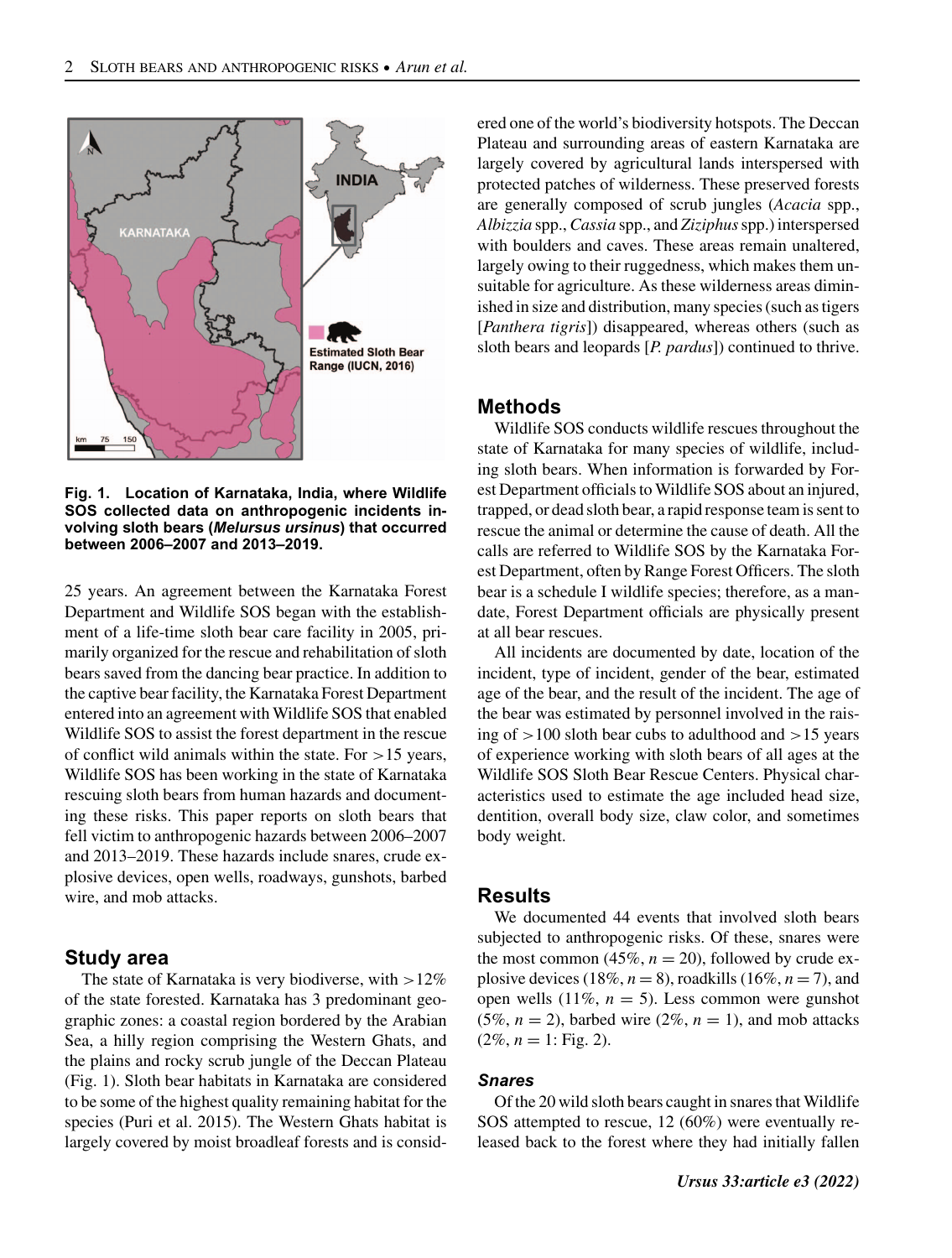

**Fig. 2. The number and type of anthropogenic risk incidents that sloth bears (***Melursus ursinus***) fell victim to from 2006 to 2007 and 2013 to 2019 in Karnataka, India.**

victim to the snares, except for 1 case. Four bears (20%) died in snares, or from the wounds they suffered, and 4 bears (20%) were put into lifetime care at the Wildlife SOS, Bannerghatta Bear Rescue Centre (BBRC), because their injuries were too debilitating to release them back into the wild. Twelve of the 20 bears were female, and 8 were male. Over half of these sloth bears  $(55\%, n = 11)$ were estimated to be  $\leq$ 2 years old, and 45% (*n* = 9) were estimated to be  $\geq$  5 years old.

Ten snares (50%) were in agricultural areas, 3 (15%) were in forest or scrublands, and 7 (35%) did not have the locational descriptions. The average distance of those found in agricultural fields was >2,000 m from forest edges. Two of the 3 snares found in forest or scrublands were <300 m from agricultural fields and 1 was >800 m from an agricultural area.

There was a spike in the number of bears caught in snares  $(n = 12)$  between the months of August and December (Fig. 3). This period is the main agricultural harvest season, a time when bears enter agricultural areas for crop raiding. Eight bears (40%) were caught in snares outside of the main harvesting season (Fig. 3). Three of them were snared in scrub, 1 in an agricultural area, and 4 were caught in undocumented locations.

### *Crude explosive devices*

Crude explosive devices killed 8 bears. Seven (88%) were females and only 1 (12%) was male (Fig. 3). All 8 sloth bears were estimated to be  $\geq$  4 years old. Seven of the crude explosive devices (88%) were set in agricultural fields. The closest crude explosive device to the forest edge was 40 m from edge and the furthest was  $>12$ km from edge. Only one crude explosive device was set inside of a forest area  $(12\%)$  and it was  $\lt 100$  m from the forest edge. Three bears (38%) were killed in January, two (25%) in May, and one (13%) each in March, June, and July (Fig. 3). The location where each dead sloth bear was found was likely not the location where the incident occurred because wounded bears often wander from the crude explosive device.

#### *Open wells*

Two (40%) of 5 bears, not including cubs, died from injuries sustained from a fall into a well or from being unable to escape the well. Both were females and one had 2 cubs that survived the fall and were rescued by Wildlife SOS. The cubs presently reside at the BBRC. The 3 other bears (60%; 2 females and 1 male) were rescued by Wildlife SOS and eventually released back to the wild. The average distance of these wells from forest edges was  $648 \text{ m}$  (range  $= 10 - 1,900 \text{ m}$ ).

#### *Roads*

Seven bears, not including cubs, died from vehicle collisions. Three incidents occurred within the same 400 m of road in Sulikeri at Hosur Cross, two of which happened within roughly 30 m of one another. One of the 3 deaths involved a mother with cubs, and a second involved an adult female. The third incident involved an adult male and was approximately 400 m from the other 2 incidents. Clearly these incidents occurred in a movement corridor for bears; also, maternal dens are known to exist within 2 km.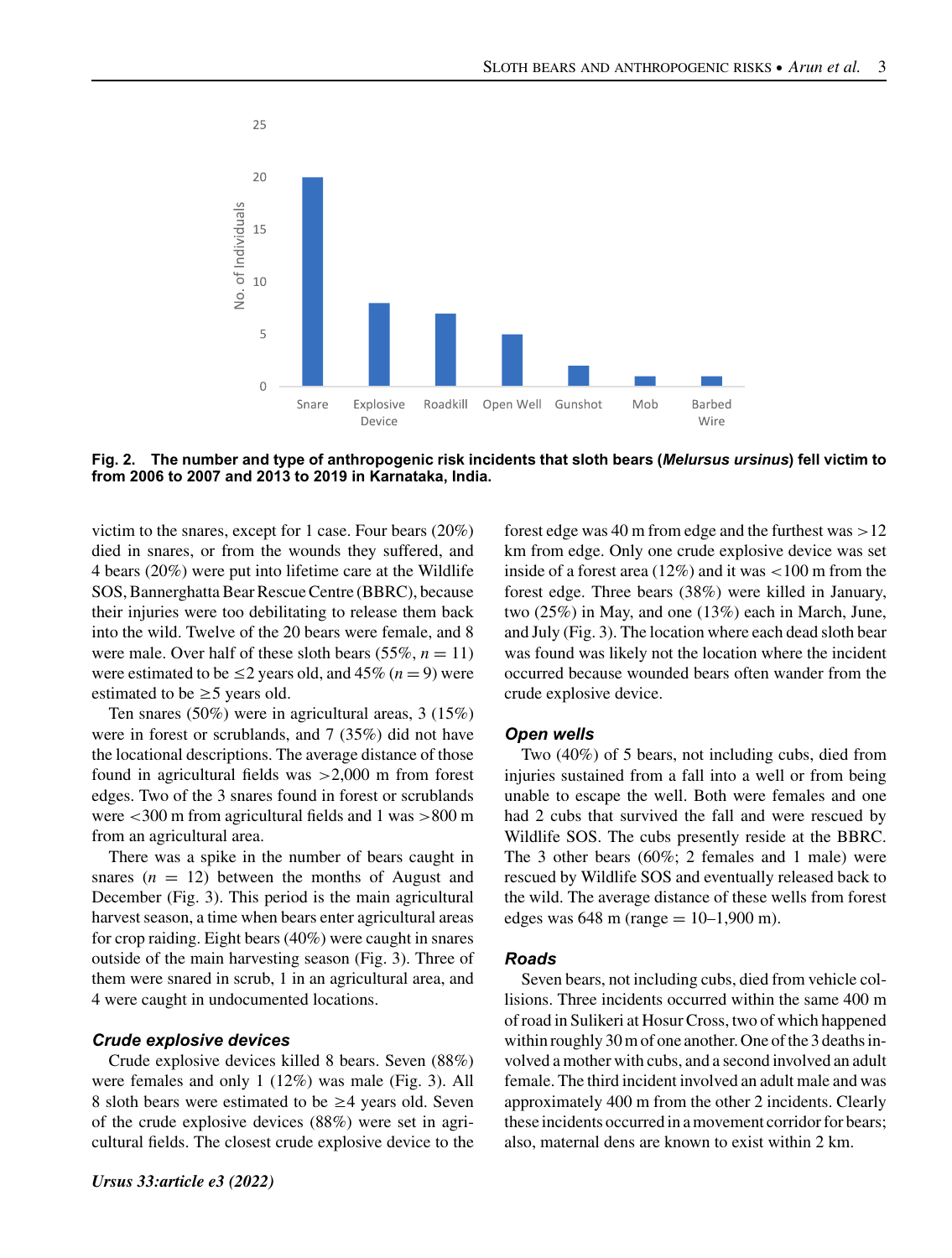

**Fig. 3. The number of snare and explosive device blast incidents that sloth bears (***Melursus ursinus***) fell victim to by month from 2006 to 2007 and 2013 to 2019 in the state of Karnataka, India.**

Of the remaining 4 incidents, two involved a mother with cubs, one involved a lone female, and one involved a male. In one of the cases involving a mother with cubs, maternal dens were documented roughly 800 m from the road. The incident with the male sloth bear occurred on a road adjacent to the Shettihalli Wildlife Sanctuary.

#### *Barbed wire fence*

One sloth bear was rescued after being entangled in a barbed wire fence. This bear was brought back to the BBRC so its wounds could be treated and given time to heal. It was eventually released back to the wild close to the place it was found.

#### *Gunshots and mob*

Two bears were killed by gunshots: 1 male and 1 female. The male was shot by a police officer after the bear attacked a person. The female bear was found dead of a gunshot wound with no other evidence. One male bear, involved in a human–bear conflict, was beaten to death by a mob.

#### *Gender differences*

More females ( $n = 30,68\%$ ) than males ( $n = 14,32\%$ ) were injured or killed by human-caused hazards (Fig. 4). Roughly  $37\%$  ( $n = 11$ ) of the females were juveniles  $(<2$  yr of age) and roughly 36% ( $n = 5$ ) of the males were juveniles. Additionally, 7 of these females (23%) either had cubs or were pregnant.

## **Discussion** *Snares*

Snares, highly effective at capturing wildlife of all types, are used throughout India and are made from widely available and inexpensive products, such as wires and cables (Scotson et al. 2015; Gray et al. 2017; O'Kelly et al. 2018a,b). In Karnataka, snares are generally not baited, nor are they associated with fence lines that are occasionally used to funnel animals to the snare. Snares are generally set for bush meat as food, the primary targets being wild boar (*Sus scrofa*) and Indian hare (*Lepus nigricollis*). Sloth bears are not killed for food, nor are they highly valued for their parts in India. Thus, they appear to be unintentional victims of snares.

Although snares are used year-round in Karnataka, they appear to be most problematic for sloth bears from August through December when crops (mainly peanuts, sunflower seeds, and corn) are most abundant. Farmers attempt to take advantage of the crop raiding as a means to obtain meat by setting more snares in agricultural areas during this season. Outside of the harvesting seasons, snares are still used, but are more often set illegally within forests (Fig. 5).

### *Crude explosive devices*

Using crude explosive devices to poach wildlife is a crime in India that carries a very stiff penalty (Arun et al. 2018). Nevertheless, homemade explosive devices are used in southern India by farmers to remove depredating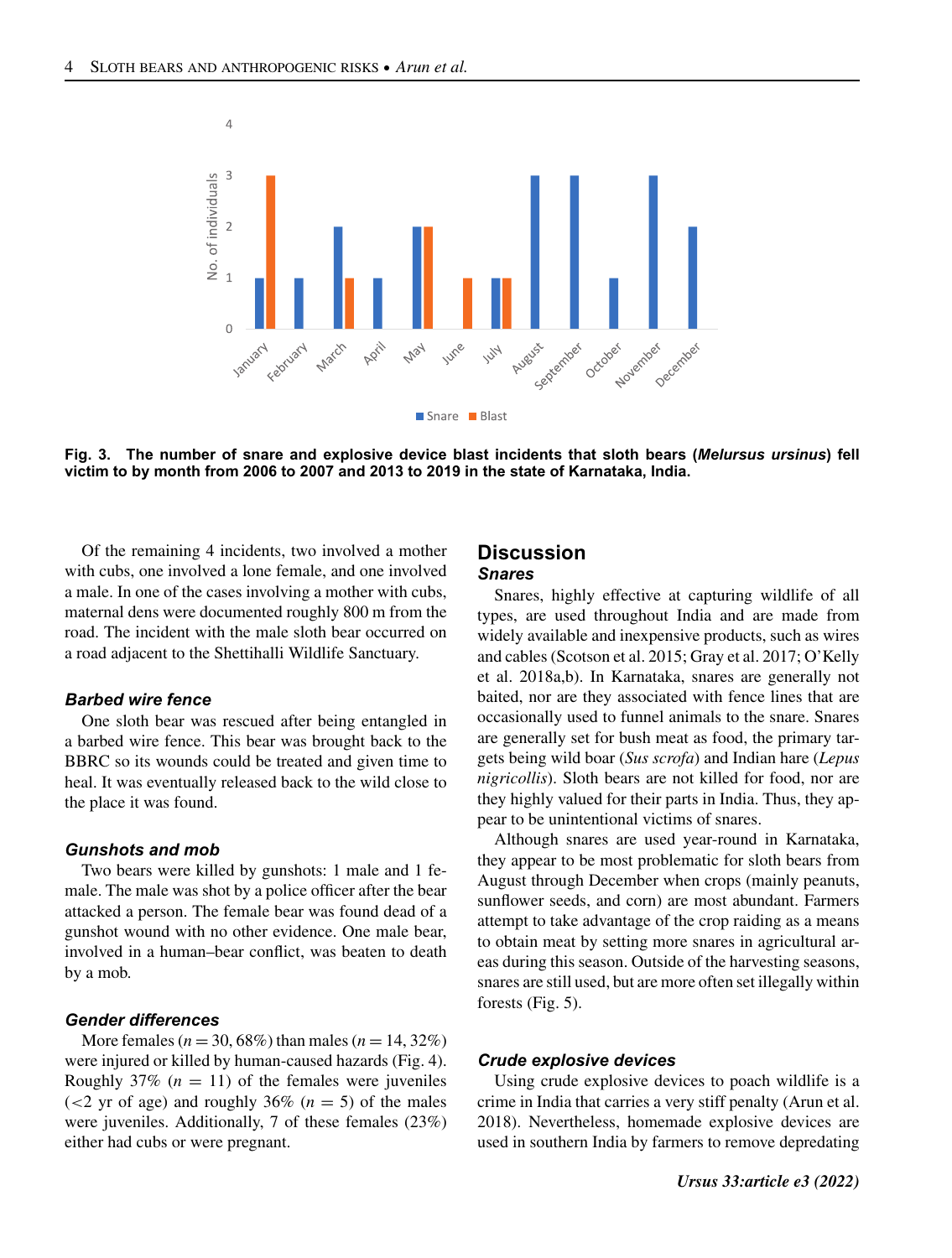

**Fig. 4. The number of anthropogenic incidents, from 2006 to 2007 and 2013 to 2019 that sloth bears (***Melursus ursinus***) fell victim to by gender in the state of Karnataka, India.**

wildlife and to obtain bush meat, but do not appear to be used with regularity throughout central or northern India. These crude explosive devices are made from mining supplies and are generally hidden within a food item (usually corn or fruit or in the gut and gut waste of poultry or small ruminants [sheep and goat]) that is enticing to herbivores or omnivores. People who use crude explosive devices in Karnataka tend to put them out during the night, largely outside of the cropping season when food is scarcer and farmers have more time on their hands, and pick them up in the morning before cattle or humans might be injured. Unfortunately, these devices are indiscriminate killers.

## *Open wells*

Approximately 8.7 million open wells (as opposed to bore wells) are scattered across the Indian subcontinent (The New Indian Express 2017). An open well is a hole dug far enough to reach the water table and is most common in rural areas. A village may typically have as many as 200 wells (Aggarwal 2000). Open wells range in size from 2 m to 20 m in diameter and 1 m to 70 m in depth (Aggarwal 2000, The New Indian Express 2017). Many of these wells are currently in use (with water present), but a large number have been abandoned as a result of a lack of water (water table drawdown) or saltwater intrusion. Open wells represent an imminent threat to Indian wildlife because they are frequently without barrier walls to prevent animals from falling in; nor do they provide any form of escape for animals that do fall. A wide variety of organisms have been rescued from these wells, including humans, domestic dogs, sheep and cattle, elephants (Elephantidae), tigers, lions (*Panthera leo*), leopards, sloth bears, snakes, and myriad of other fauna. Wildlife that fall into dry wells are often killed instantly or suffer lingering deaths if not rescued. Those falling into waterfilled wells and not rescued will drown and suffer a painful death, in turn polluting village water supplies (Rajankar et al. 2009). Sloth bears fall into open wells that border protected forests and wells that are >1.5 km from protected habitat.

## *Roads*

Like most wildlife, sloth bears occasionally become victims to vehicle collisions. Being black in color and predominantly nocturnal makes them difficult to notice when crossing a road, even though traffic is less frequent at night in these areas. The fact that 4 of the 7 roadkill situations involved a mother with cubs could potentially mean that the mother was moving more slowly while crossing the road while carrying cubs on her back. In the area where 3 sloth bears were killed within 400 m, the Forest Department and the Road Department are planning to build an underpass for wildlife to allow safe passage.

## *Guns, barbed wire, and mobs*

Guns are rare in India because they are prohibited by law, except with special permits. Although we have only recorded 2 sloth bear deaths by gunshot, one by a policeman and the other unknown, some gun holders do shoot wild boar in the evenings and after dark. It has been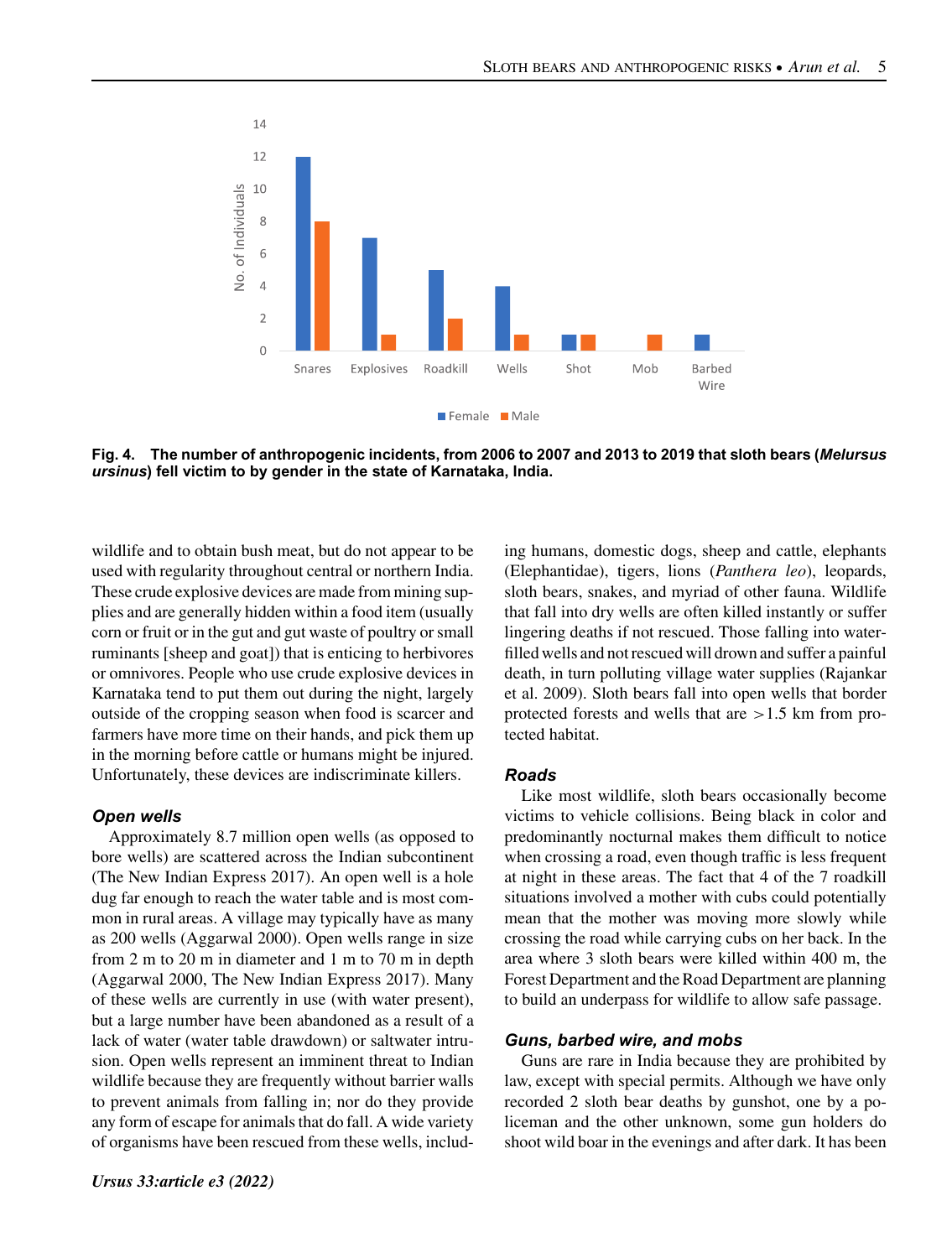

**Fig. 5. Snares and tools collected from sloth bear (***Melursus ursinus***) habitats in Karnataka, India, where Wildlife SOS collected data on anthropogenic incidents involving the bears that occurred between 2006–2007 and 2013–2019.**

reported that some sloth bears have been shot unintentionally because they were mistaken for a wild pig.

Barbed wire can have a negative impact on many species of wildlife, badly maiming or killing, much in the same way that snares do. Additionally, sloth bears are occasionally killed by mobs. Generally, this occurs when a person has been attacked and others mob the bear to halt the attack and neutralize the threat.

#### *Gender*

We found that more females than males were injured or killed (68% vs. 32%). Studies of other bear species and human–bear conflict, including crop raiding, damage to property, and attacks, have reported males to be the predominant gender involved (Rogers et al. 1976, Bunnell and Tait 1981, Beckmann and Berger 2003, Merkle 2013).

Like other bear species, male sloth bears have larger home ranges and disperse across the landscape more than do female bears (Rogers 1987, Joshi et al. 1995, Yoganand et al. 2005, Støen et al. 2006, Ratnayeke et al. 2007, Zedrosser et al. 2007). Therefore, we expected young males to dominate as victims to these hazards, which was not the case. We also did not expect to see mothers with cubs, or pregnant mothers, involved as often as we did.

Though this is still a relatively small sample size, our findings indicate that females may be more at risk from human hazards than are males. Our findings could also be the direct result of a skewed gender ratio in the wild. Presently the gender ratio of wild sloth bears remains unknown. Alternately, our findings could be the result of social competition among sloth bears. Females may be forced into suboptimal habitat because males are larger (Prater 1986, Garshelis et al. 1999) and are therefore more likely to retain greater holding power over critical resources, such as safe den sites and feeding areas (Ruckstuhl 2007). This may place the females in closer proximity to anthropogenic risks. Finally, recent studies in eastern Karnataka documented that maternal dens are often located near forest edges where protected areas border agricultural areas (Arun et al. 2021; Shanmugavelu, unpublished data). This penchant for mother bears, and pregnant bears, to den near the forest edges may make them more susceptible to the anthropogenic risks that often occur just outside of protected areas.

## **Management implications**

Our findings suggest that anthropogenic risks may have a significant impact on sloth bear populations on the Deccan Plateau. Raising awareness about the threat they pose to wildlife is an important step in mitigating the damage they cause. Snares are the most common anthropogenic risk on the Deccan Plateau, and probably one of the most widely distributed anthropogenic risks across India. Organizing snare patrols to gather snares in or around protected forests, as well as stiffer penalties for using snares, could be useful in combating the use of these indiscriminate traps. We also recommend harsher penalties for poaching with crude explosive devices. Several steps can be taken to help mitigate vehicle–sloth bear collisions, including building underpasses in key areas as well as placing illuminated sloth bear crossing signs at key crossing areas. Additionally, more speed cameras can be placed near key crossing areas, thereby enforcing reduced speeds. When possible, open wells should have a lip associated with them and a means of escape, such as a plank or large branch, if an animal should fall into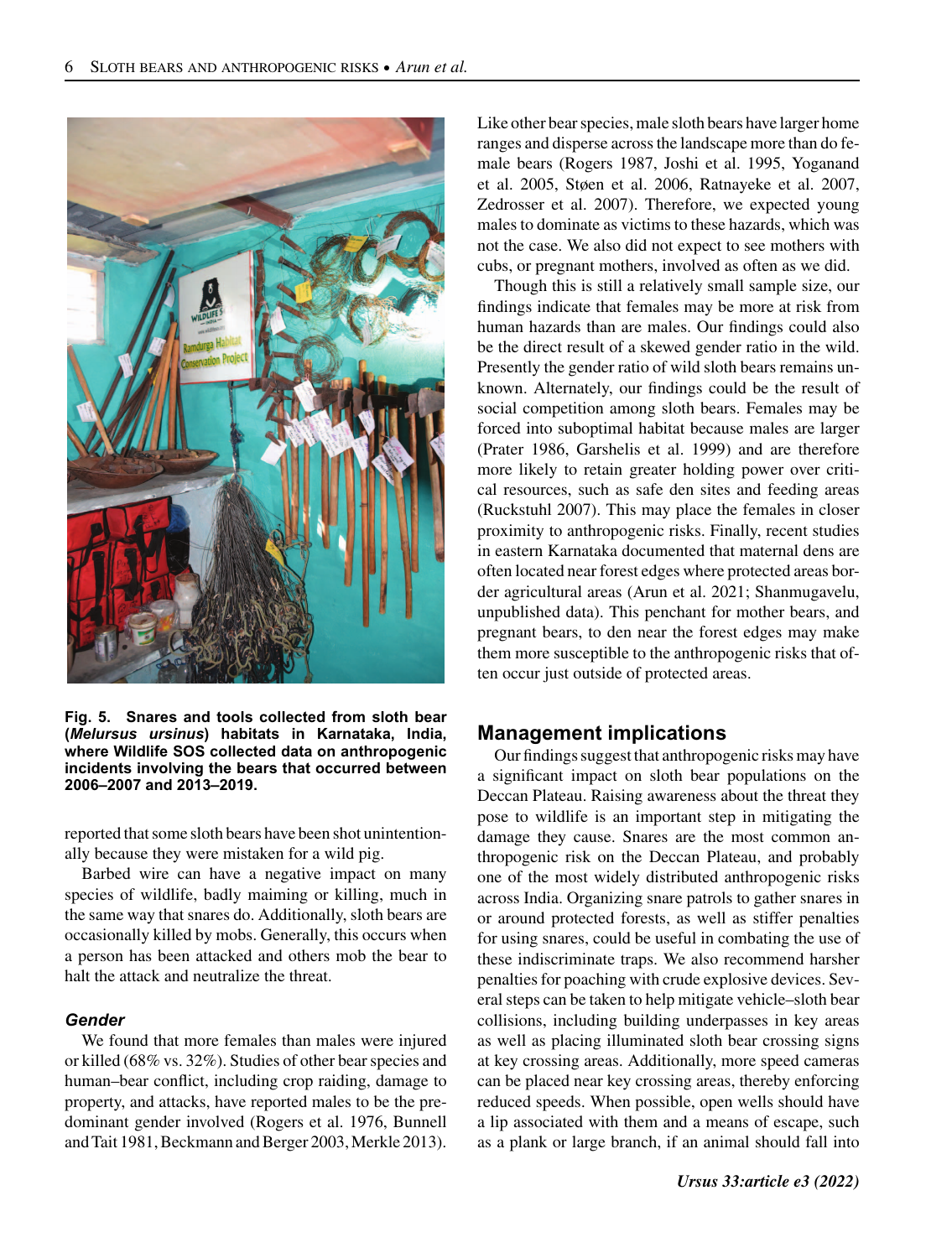it. Open wells could also be surrounded by thorny vegetation to keep wildlife out or completely covered if no longer in use.

# **Acknowledgments**

We would like to thank the Karnataka Forest Department, Bannerghatta Biological Park for their support in our wildlife rescue efforts. We heartily thank the entire staff of the Bannerghatta Bear Rescue Centre for their efforts and hard work during rescue activities. We would also like to thank the anonymous reviewers and the Associate Editor for their thoughtful comments regarding this manuscript.

# **Literature cited**

- AGGARWAL, R.M. 2000. Possibilities and limitations to cooperation in small groups: The case of group-owned wells in southern India. World Development 28:1481–1497.
- AKHTAR, N., H.S. BARGALI, AND N.P.S. CHAUHAN. 2004. Sloth bear habitat use in disturbed and unprotected areas of Madhya Pradesh, India. Ursus 15:203–211.
	- ———, H.S. BARGALI, AND N.P.S. CHAUHAN. 2006. Home range and management of sloth bear (*Melursus ursinus*) in disturbed and unprotected habitat of North Bilaspur forest division, Chhattisgarh, India. The Indian Forester 132: 123–132.
- ARUN, A.S., S. SWAMINATHAN, Y. PANNERSELVAM, T. SHARP, S.R. STEPHENS, K. SATYANARAYAN, AND G. SESHAMANI. 2021. Relocation of a GPS collared conflict sloth bear *Melursus ursinus* (Mammalia: Carnivora) in Karnataka, India. Journal of Threatened Taxa 13:17856–17864.
- ———, ———, T. SHARP, Y. PANNERSELVAM, K. SATYA-NARAYAN, AND G. SESHAMANI. 2018. Use of small explosives are a risk to sloth bears in India. International Bear News 27:13–14.
- BARGALI, H.S., N. AKHTAR, AND N.P.S. CHAUHAN. 2012. The sloth bear activity and movement in highly fragmented and disturbed habitat in Central India. World Journal of Zoology 7:312–319.
- BECKMANN, J.P., AND J. BERGER. 2003. Using black bears to test ideal-free distribution models experimentally. Journal of Mammalogy 84:594–606.
- BUNNELL, F.L., AND D.E.N. TAIT. 1981.Mortality rates of North American bears. Arctic 38:316–323.
- DHARAIYA, N., H.S. BARGALI, AND T. SHARP. 2016. *Melursus ursinus*. The IUCN Red List of threatened species 2016. International Union for Conservation of Nature. https:// dx.doi.org/10.2305/IUCN.UK.2016-3.RLTS.T13143A450 33815.en. Accessed 25 Feb 2020.
- GARSHELIS, D.L., A.R. JOSHI, J.L.D. SMITH, AND C.G. RICE. 1999. Sloth bear conservation action plan. Pages 225–240 in C. Servheen, S. Herrero, and B. Peyton, editors. Bears: Status
- GRAHAM, K., AND G.B. STENHOUSE. 2014. Home range, movements, and denning chronology of the grizzly bear (*Ursus arctos*) in West-Central Alberta. Canadian Field Naturalist 128:223–234.
- GRAY, T.N.E., A.C. HUGHES, W.F. LAURANCE, B. LONG, A.J. LYNAM, H. O'KELLY, W.J. RIPPLE, T. SENG, L. SCOTSON, AND N.M. WILKINSON. 2017. The wildlife snaring crisis: An insidious and pervasive threat to biodiversity in Southeast Asia. Biodiversity Conservation. 27:1031–1037.
- JOSHI, A.R., D.L. GARSHELIS, AND J.L.D. SMITH. 1995. Home ranges of sloth bears in Nepal: Implications for conservation. Journal of Wildlife Management 59:204–213.
- ———, J.L.D. SMITH, AND D.L. GARSHELIS. 1999. Sociobiology of the myrmecophagous sloth bear in Nepal. Canadian Journal of Zoology 77:1690–1704.
- MERKLE, J.A., H.S. ROBINSON, P.R. KRAUSMAN, AND P. AL-ABACK. 2013. Food availability and foraging near human developments by black bears. Journal of Mammalogy 94: 378–385.
- O'KELLY, H.J., J.M. ROWCLIFFE, S. DURANT, AND E.J. MILNER-GULLAND. 2018a. Experimental estimation of snare detectability for robust threat monitoring. Ecology & Evolution 8:1778–1785.
- $-$ ,  $-$ , and  $-$  2018b. Robust estimation of snare prevalence within a tropical forest context using N-mixture models. Biological Conservation 217:75–82.
- PRATER, S.H. 1980. The book of Indian animals. Bombay Natural History Society, Bombay, Maharashtra, India.
- PURI, M., A. SRIVATHSA, K.K. KARANTH, N. KUMAR, AND K.U. KARANTH. 2015. Multiscale distribution models for conserving widespread species: The case of sloth bear *Melursus ursinus* in India. Diversity and Distributions 21:1087–1100. DOI: 10.1111/ddi.12335.
- RAJANKAR, P.N., S.R. GULHANE, D.H. TAMBEKAR, D.S. RAMTEKE, AND S.R. WATE. 2009. Water quality assessment of groundwater resources in Nagpur Region (India) based on WQI. E-Journal of Chemistry 6:905–908.
- RAMESH, T., R. KALLE, K. SANKAR, AND Q. QURESHI. 2013. Activity pattern of sloth bear *Melursus ursinus* (Mammalia: Ursidae) in Mudumalai Tiger Reserve, Western Ghats, India. Journal of Threatened Taxa 5:3989–3992.
- RATNAYEKE, S., F.T. VAN MANEN, AND U.K.G.K. PADMALAL. 2007. Home ranges and habitat use of the sloth bear (*Melursus ursinus inornatus*) at Wasgomuwa National Park, Sri Lanka. Wildlife Biology 13:272–284.
- ROGERS, L.L. 1987. Factors influencing dispersal in the black bear. Pages 75–84 in B.D. Chepko-Sade and Z.T. Halpin, editors. Mammalian dispersal patterns. University of Chicago Press, Chicago, Illinois, USA.
- ———, D.W. KUEHN, A.W. ERICKSON, E.M. HARGER, L.J. VERME, AND J.J. OZOGA. 1976. Characteristics and management of black bears that feed in garbage dumps, camp-